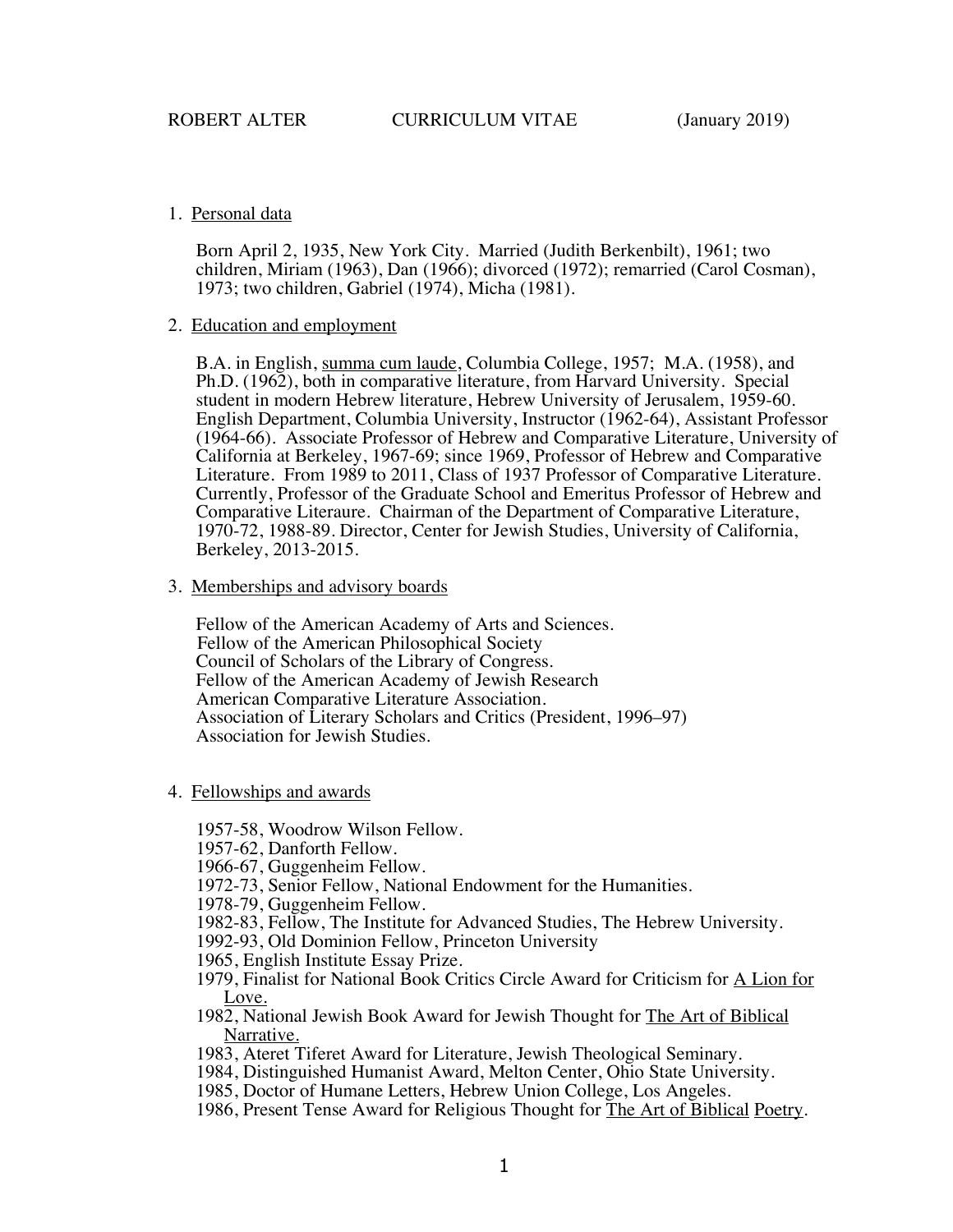- 1986, The Art of Biblical Poetry selected by Choice as one of the seven outstanding scholarly books of 1985-1986.
- 1992, Maurice A. Stiller Prize, Baltimore Hebrew University
- 1995, Career Award for Scholarship, National Foundation for Jewish Culture
- 1997, Bay Area Book Reviewers Association Award for Translation (Genesis)
- 2000, Canon and Creativity, LA Times list of best books of 2000
- 2001, Canon and Creativity selected by Choice as one of the best scholarly books of 2000-2001
- 2005, Koret Special Award for Translation for The Five Books of Moses
- 2005, PEN-USA Translation Award for The Five Books of Moses
- 2006, Doctor of Humane Letters, University of Judaism
- 2008, Northern California Critics Book Awards for Literary translation for Psalms

 2008, Commonwealth Club California Book Awards, special literary distinction, for Psalms

 2009, Robert Kirsch Award (LA Times Festival of Books) for lifetime contribution to American letters

- 2010, The Berkeley Citation for Distinguished Achievement and Service
- 2010, Doctor of Humanities, Yale University
- 2010, Doctor of Hebrew Literature, Jewish Theological Seminary
- 2013, Charles Homer Haskins Prize, American Council of Learned Societies
- 2015, Honorary Doctorate, the Hebrew University of Jerusalem
- 2015, Honorary Doctorate, the University of Haifa
- 2016, Honorary Doctorate, Northwestern University
- 2019, Award for Literature, American Academy of Arts & Letters

- 5. Publications
	- a) Books
	- 1. Rogue's Progress: Studies in the Picaresque Novel, Harvard University Press, 1964.
	- 2. Fielding and the Nature of the Novel, Harvard University Press, 1968.
	- 3. After the Tradition, E. P. Dutton & Co., 1969.
	- 4. Modern Hebrew Literature, Behrman House, 1975.
	- 5. Partial Magic: The Novel as a Self-Conscious Genre, University of California Press, 1975.
	- 6. Defenses of the Imagination, Jewish Publication Society, 1978.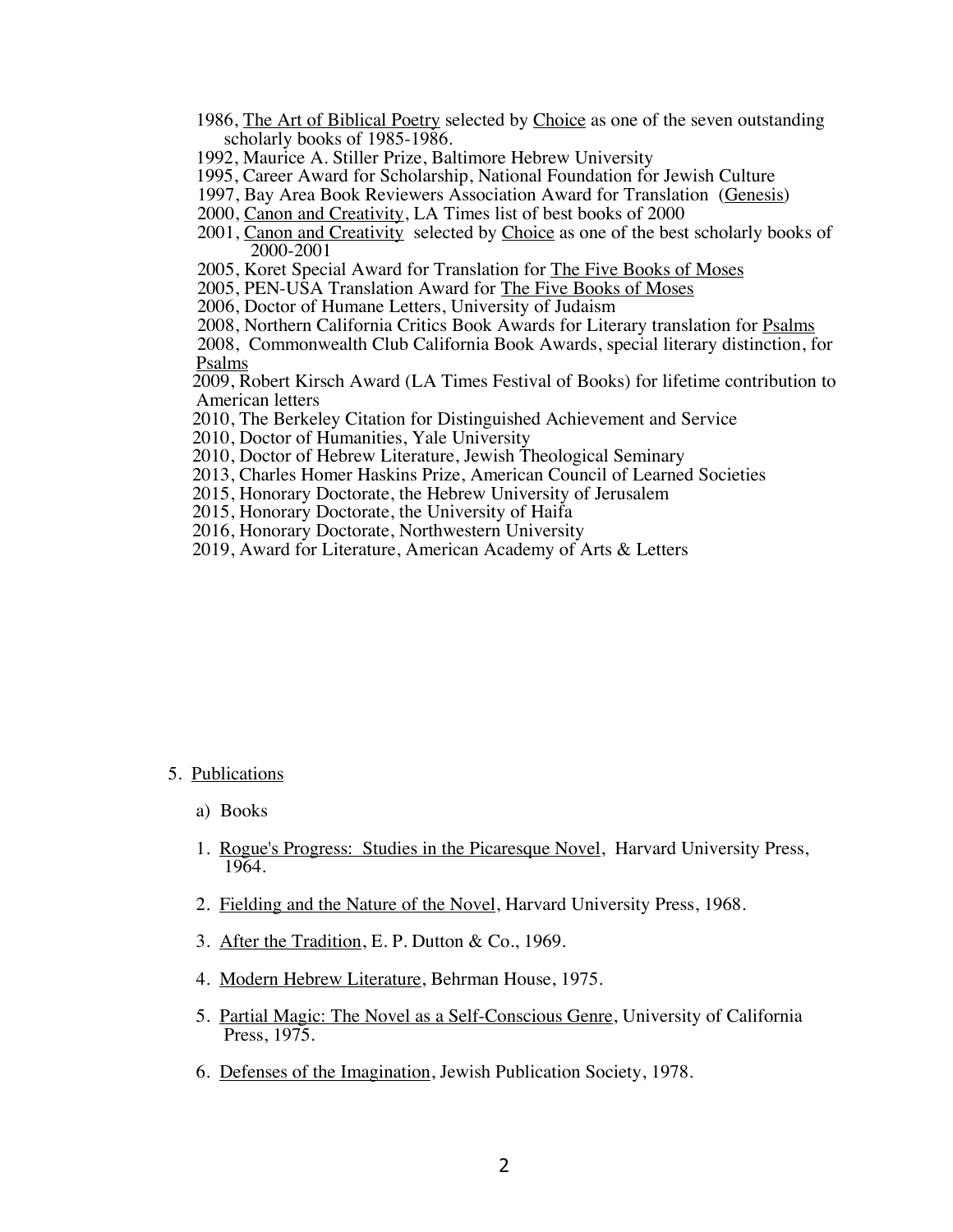- 7. A Lion for Love: A Critical Biography of Stendhal, Basic Books, 1979. (German translation, 1983)
- 8. The Art of Biblical Narrative, Basic Books, 1981. (Hebrew translation, 1988; Italian translation, 1990; Dutch translation, 1997; French translation, 1999; Portuguese translation, 2008, Chinese translation, 2009). Revised edition, 2011.)
- 9. Motives for Fiction, Harvard University Press, 1984.
- 10. The Art of Biblical Poetry, Basic Books, 1985. (French translation, 2002, Italian translation, 2011.)
- 11. (with Frank Kermode), The Literary Guide to the Bible, Harvard University Press, 1987. (edited Old Testament section; wrote the following: General Introduction [with Frank Kermode], Introduction to Old Testament, "Psalms," "The Characteristics of Ancient Hebrew Poetry"). (Portuguese translation, 1997; French translation, 2003).
- 12. The Invention of Hebrew Prose: Modern Fiction and the Language of Realism, University of Washington Press, 1988.
- 13. The Pleasures of Reading in an Ideological Age, Simon & Schuster, 1989. (Italian translation, 1990; Japanese translation, 1995; Hebrew translation, 2001).
- 14. Necessary Angels: Tradition and Modernity in Kafka, Benjamin, and Scholem, Harvard University Press, 1991. (Portuguese translation, 1993; French translation, 2001; German translation, 2001).
- 15. The World of Biblical Literature, Basic Books, 1992.
- 16. Hebrew and Modernity, Indiana University Press, 1994.
- 17. Genesis: Translation and Commentary, W. W. Norton, 1996.
- 18. The David Story: A Translation with Commentary of 1 and 2 Samuel, W. W Norton, 1999.
- 19. Canon and Creativity: Modern Writing and the Authority of Scripture, Yale Uni-Versity Press, 2000.
- 20. The Five Books of Moses: A Translation with Commentary, W.W. Norton, 2004.

21. Imagined Cities: Urban Experience and the Language of the Novel, Yale University Press, 2005. (Chinese translation, 2014)

- 22. The Book of Psalms: A Translation with Commentary, W.W. Norton, 2007.
- 23. Pen of Iron: American Prose and the King James Bible, Princeton University Press, 2010.
- 24. The Wisdom Books: A Translation with Commentary, W.W. Norton, 2010.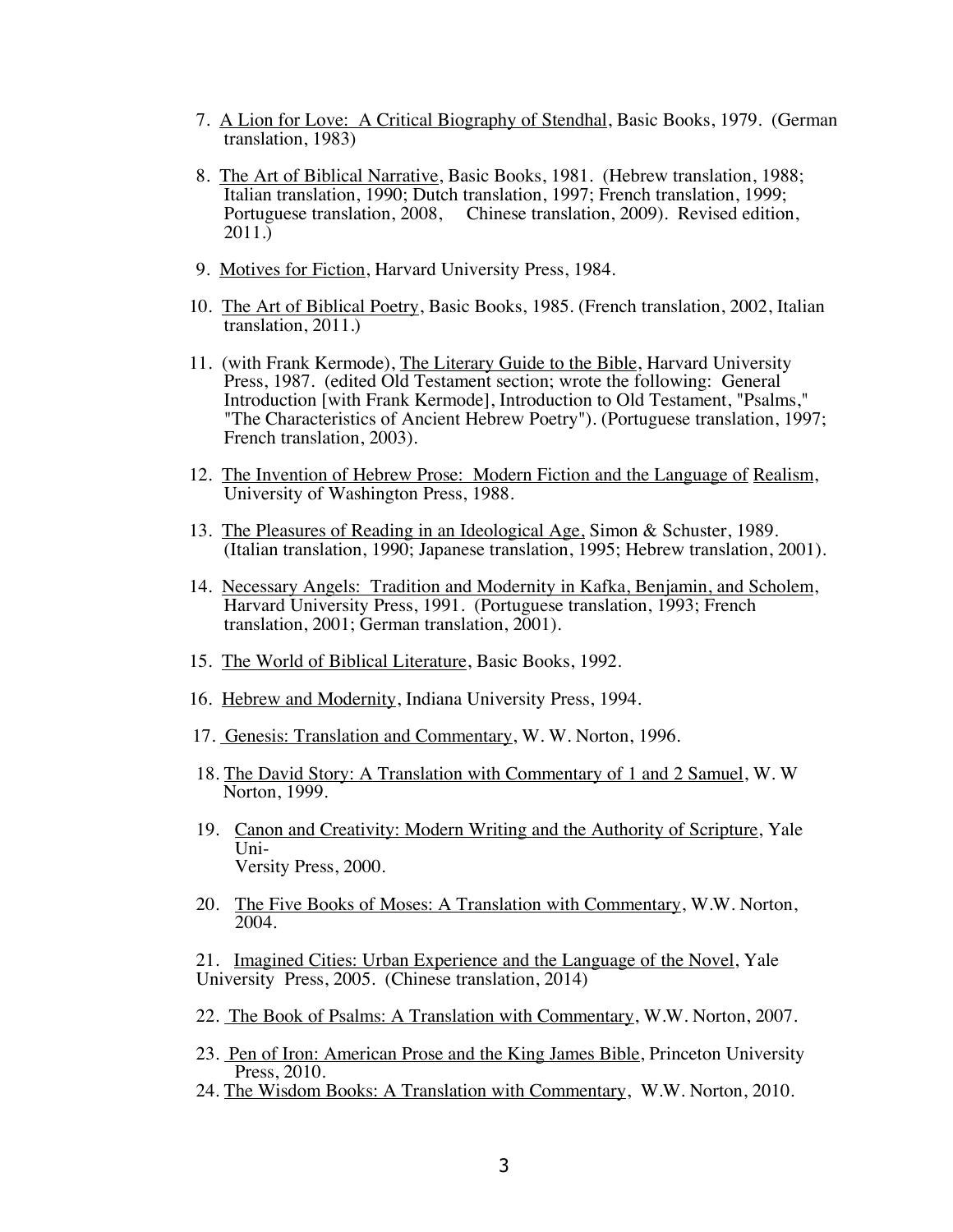- 25. Ancient Israel: The Former Prophets, W.W. Norton, 2013.
- 26. Strong As Death Is Love: The Song of Songs, Ruth, Esther, Jonah, Daniel, W.W. Norton, 2015
- 27. The Hebrew Bible: A Translation with Commentary (3 volumes), W.W. Norton, 2018
- 28. The Art of Bible Translation, Princeton University Press, 2019

# (b) Articles

- 29. "Al Im K'nisat Ha-Yom l'Shai Agnon," Hadoar, June 19, 1959.
- 30. "The Genius of S. Y. Agnon," Commentary, August, 1961.
- 31. "S. Yizhar's The Days of Ziklag," Judaism, Winter, 1961.
- 32. "Israeli Writers and their Problems," Commentary, July, 1962.
- 33. Introduction to Israeli Stories, ed. J. Blocker, Schocken, 1962.
- 34. "Maurice Samuel and Jewish Letters," Commentary, March, 1964.
- 35. "The Kidnapping of Bialik and Tchernichovsky," Midstream, June, 1964.
- 36. "The Stature of Saul Bellow," Midstream, December, 1964.
- 37. "Sentimentalizing the Jews," Commentary, September, 1965.
- 38. Selections on Tchernichovsky and Preil (introductions, translations and explications) in The Modern Hebrew Poem Itself, ed. Burnshaw, Carmi, and Spicehandler: Holt, Rinehart & Winston, 1965.
- 39. "Poetry in Israel," Commentary, December, 1965.
- 40. "On the Critical Dismissal of Fielding," Salmagundi, Winter, 1966.
- 41. "Confronting the Holocaust: Three Israeli Novels," Commentary, March, 1966.
- 42. "The Apocalyptic Temper," Commentary, June, 1966.
- 43. "The Israeli Novel," Daedalus, Fall, 1966.
- 44. "Malamud as Jewish Writer," Commentary, September, 1966.
- 45. "S. Y. Agnon," Saturday Review, December 10, 1966.
- 46. "Sabbetai Zevi and Jewish Imagination," Commentary, June, 1967.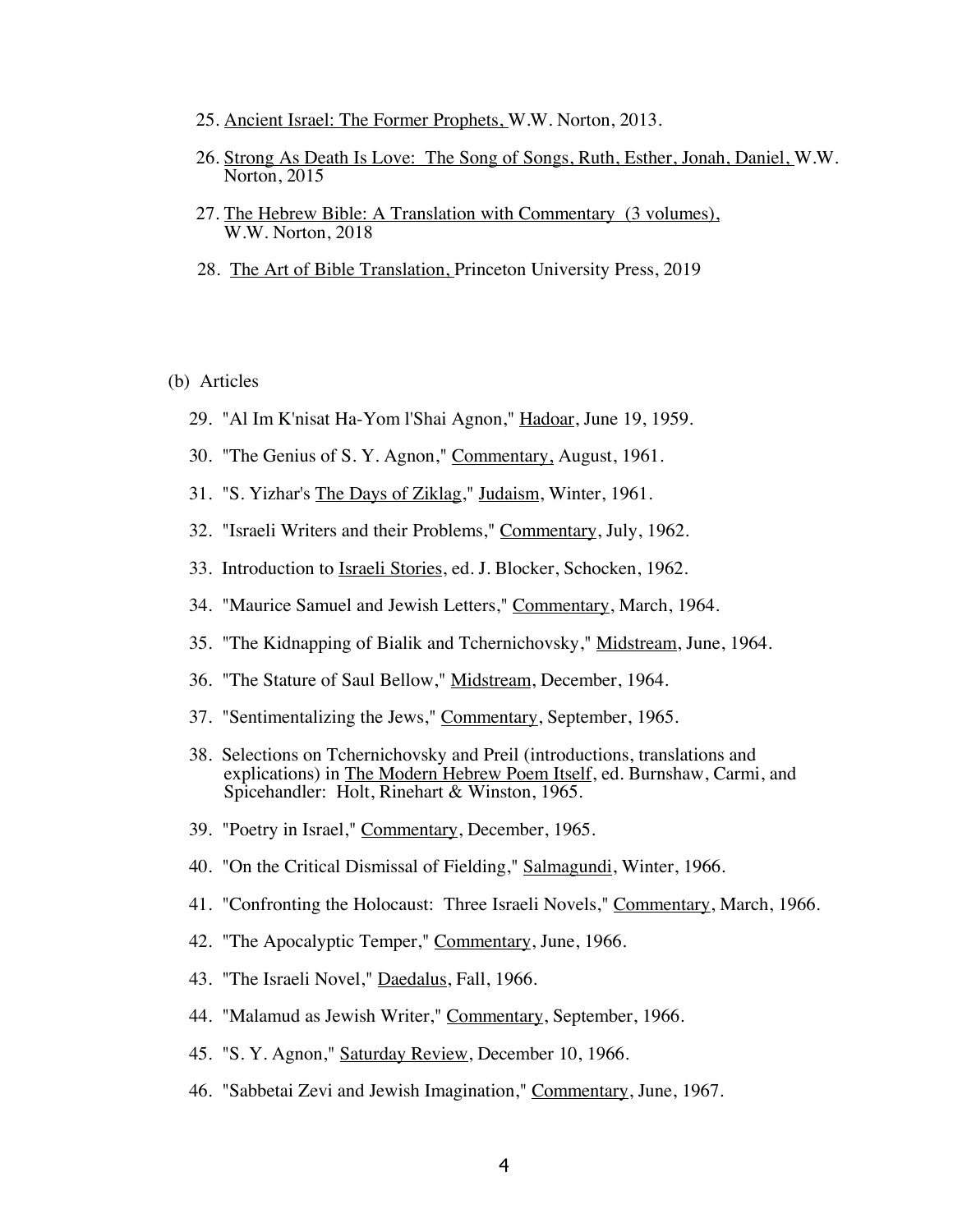- 47. "Fielding and the Uses of Style," Novel, Fall, 1967.
- 48. "Jewish Dreams and Nightmares," Commentary, April, 1968.
- 49. "Tristram Shandy and the Game of Love," The American Scholar, Spring, 1968.
- 50. "Hebrew Between Two Worlds," Commentary, April, 1968.
- 51. "The Real and Imaginary Worlds of Norman Mailer," Midstream, January, 1969.
- 52. "The Demons of History in Dickens' Tale," Novel, Winter, 1969.
- 53. "New Israeli Fiction," Commentary, June, 1969.
- 54. "Nabokov's Ardor," Commentary, August, 1969.
- 55. "On Walter Benjamin," Commentary, September, 1969.
- 56. "Invitation to a Beheading: Nabokov and the Art of Politics," TriQuarterly, Winter, 1970.
- 57. "On Lea Goldberg and S. Y. Agnon," Commentary, May, 1970.
- 58. "Eliot, Lawrence, and the Jews," Commentary, October, 1970.
- 59. "Agnon's Last Word," Commentary, June, 1971.
- 60. "Literature and Crisis," Commentary, October, 1971.
- 61. "Emancipation, Enlightenment, and All That," Commentary, February, 1972.
- 62. "Jewish Humor and the Domestication of Myth," Harvard English Studies, 1972.
- 63. "Borges and Stevens: A Note on Post-Symbolist Writing," TriQuarterly, Fall, 1972..
- 64. "Updike, Malamud, and the Fire This Time," Commentary, October, 1972.
- 65. "The Modernity of Don Quixote," Southern Review, Spring, 1973.
- 66. "The Achievement of Gershom Scholem," Commentary, November, 1973.
- 67. "A Poet of the Holocaust," Commentary, November, 1973.
- 68. "Hishtalshelut Ha-Olamot b'Ha-Nidakh l'Shai Agnon," Proceedings of the Fifth World Congress of Jewish Studies, 1973.
- 69. "Sterne and the Nostalgia for Reality," Far-Western Forum, February, 1974.
- 70. "Mandelstam's Witness," Commentary, June, 1974.
- 71. "What Jewish Studies Can Do," Commentary, October, 1974.
- 72. "Shtetl and Revolution," Commentary, February, 1975.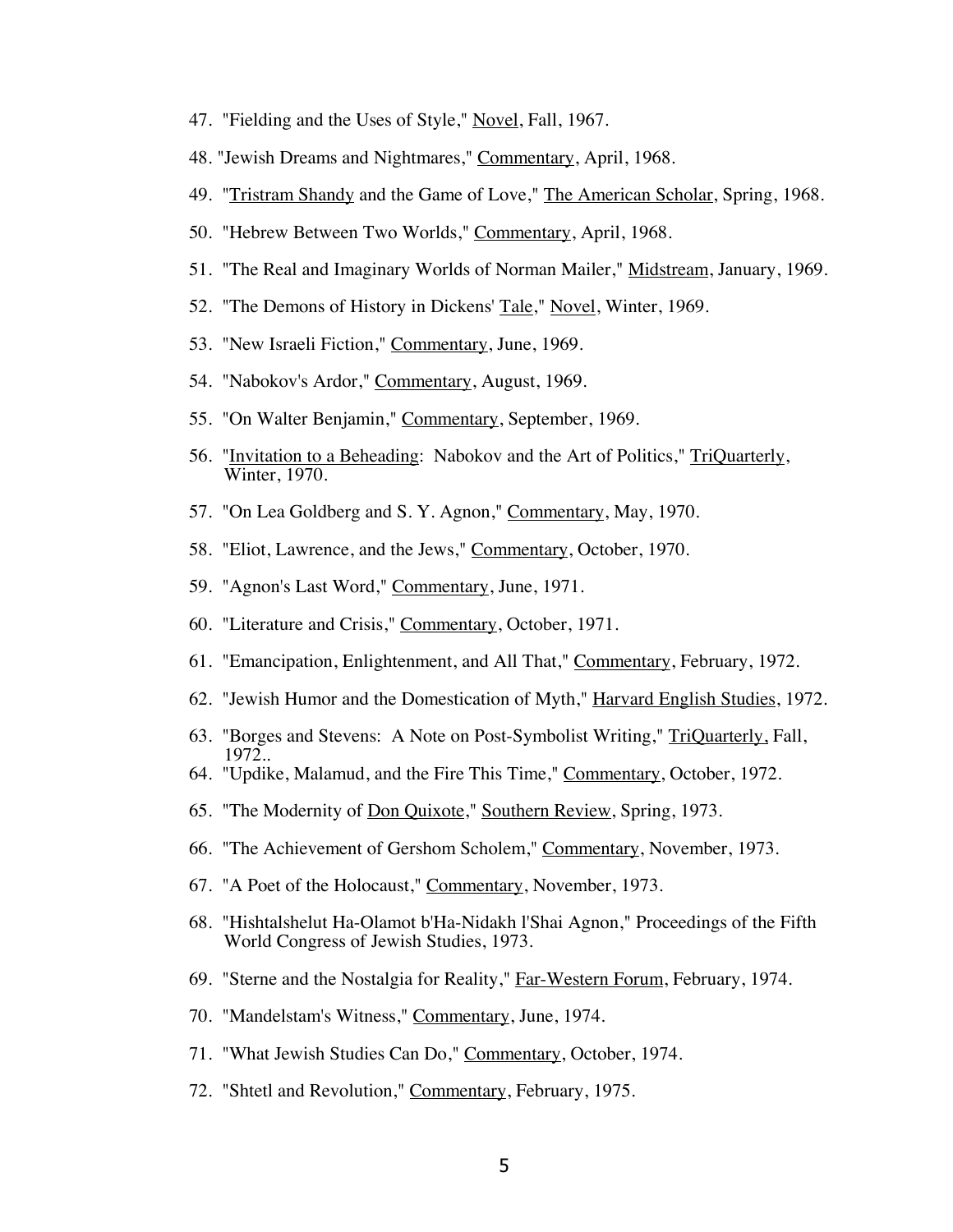- 73. "History and Imagination in the 19th-Century Novel," Georgia Review, Spring, 1975.
- 74. "The Self-Conscious Moment: Reflections on the Aftermath of Modernism," TriQuarterly 33 (Spring, 1975).
- 75. "The New American Novel," Commentary, November, 1975.
- 76. "A Literary Approach to the Bible," Commentary, December, 1975.
- 77. "Biblical Narrative," Commentary, May, 1976.
- 78. Foreword to Marthe Robert, The Old and the New, University of California Press, 1976.
- 79. "Poet of Exile," Commentary, February, 1977.
- 80. "Edmund Wilson vs. America," Commentary, March, 1978.
- 81. "Modernism, Germans, and Jews," Commentary, March, 1978.
- 82. "Mimesis and the Motive for Fiction," TriQuarterly, Spring, 1978.
- 83. "The Education of Alfred Kazin," Commentary, June, 1978.
- 84. "Character in the Bible," Commentary, October, 1978.
- 85. "Biblical Type-Scenes and the Uses of Convention," Critical Inquiry, Winter, 1978.
- 86. "Literary Lives," Commentary, May, 1979.
- 87. "Ada, or the Perils of Eden," Nabokov, a Collection of Essays, ed. Peter Quennell (London, 1979; an extensive expansion of #39).
- 88. "The Letters of Gustave Flaubert" (a review-essay), The New Republic, February 23, 1980.
- 89. "Sacred History and the Beginnings of Prose Fiction," Poetics Today, 1:3 (Spring, 1980).
- 90. "The Travels of Malcolm Cowley," Commentary, August, 1980.
- 91. "The American Political Novel," New York Times Book Review, August 3, 1980.
- 92. "Nabokov's Lectures on Literature" (a review-essay), The New Republic, October 4, 1980.
- 93. "Joseph and his Brothers," Commentary, November, 1980.
- 94. "Varieties of Jewish Verse," Commentary, July, 1981.
- 95. "The Jew That Didn't Get Away: On the Possibility of an American Jewish Culture," Judaism, Summer, 1982.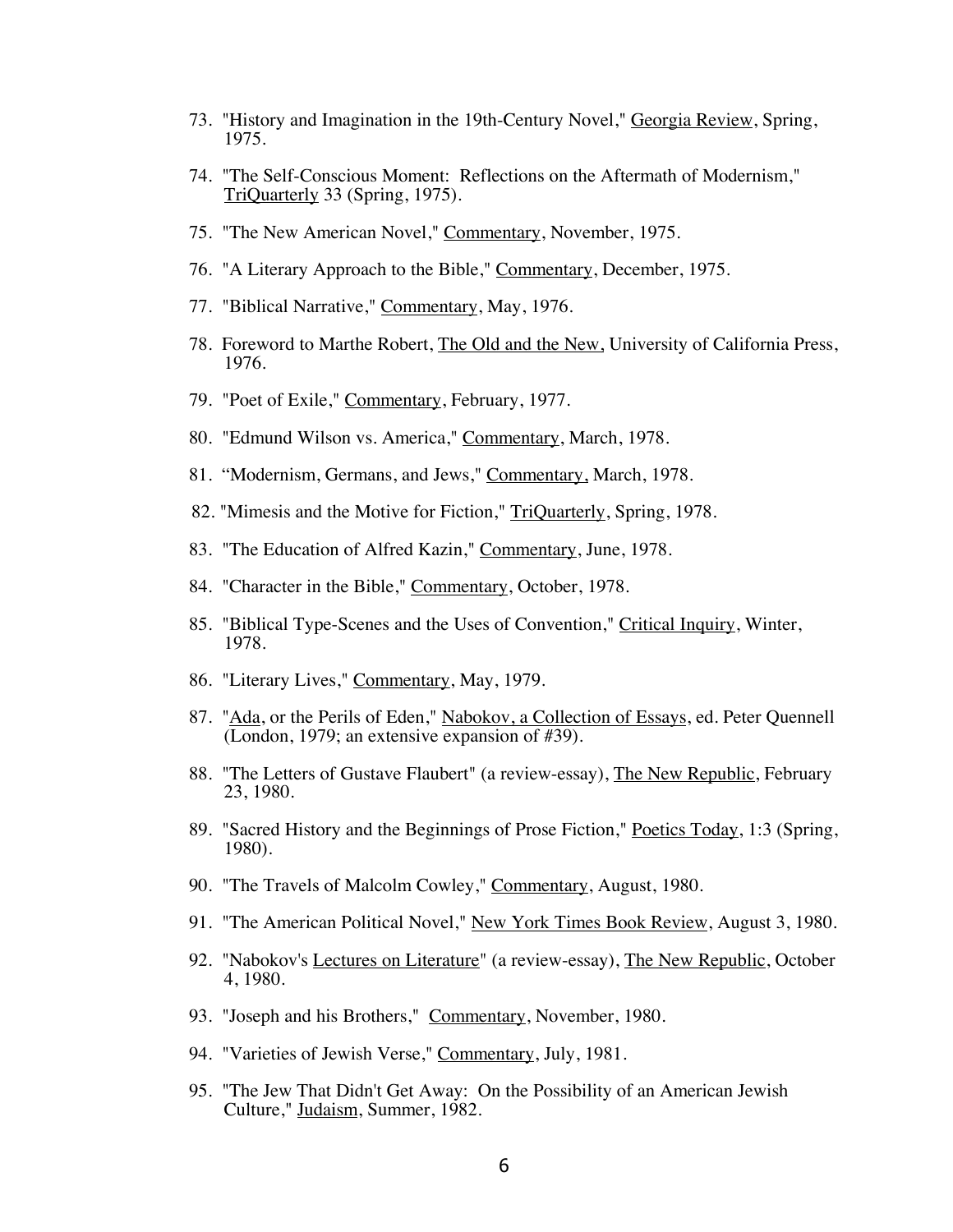- 96. "Proust and the Ideological Reader," Salmagundi, Fall, 1982 Winter, 1983.
- 97. "Letter from Israel: The Writers and the War," New York Times Book Review, March 27, 1983.
- 98. "Milosz: Poetry and Politics," Commentary, April, 1983.
- 99. "Deconstruction in America," The New Republic, April 25, 1983.
- 100. "How Convention Helps Us Read: The Case of the Bible's Annunciation Type-Scene," Prooftexts 3, Spring, 1983.
- 101. "The Dynamics of Parallelism," Hebrew University Studies in Literature, Spring, 1983.
- 102. "The Inner Immigration of Hebrew Prose," in The Legacy of Jewish Migration, ed. D. Berger, 1983.
- 103. "From Line to Story in Biblical Verse," Poetics Today, 4:4, (1983).
- 104. "The Decline and Fall of Literary Criticism," Commentary, March, 1984.
- 105. "Graduate Training in Hebrew Literature," in New Humanities and Academic Disciplines, ed. J. Neusner, 1984.
- 106. "Vistas of Annihilation," Commentary, January, 1985.
- 107. "A World Awry" (on Israeli fiction), Times Literary Supplement, May 3, 1985.
- 108. "Scripture and Culture," Commentary, August, 1985.
- 109. "Biblical Poetry," The New Republic, September 30, 1985.
- 110. "The Novel and the Sense of the Past," Salmagundi, Fall 1985 Winter 1986.
- 111. "Kafka's Father, Agnon's Mother, Bellow's Cousins," Commentary, February, 1986.
- 112. "Sodom as Nexus: The Web of Design in Biblical Narrative," Tikkun, 1:1 (Spring, 1986).
- 113. "Israel's Master Poet," New York Times Magazine, June 8, 1986.
- 114. "Playing Host to the Doppelgänger," Times Literary Supplement, October 24, 1986.
- 115. "Old Rabbis, New Critics," The New Republic, January 5 & 12, 1987.
- 116. "Defenders of the Jews," Commentary, July, 1987.
- 117. "Awakenings" (on Henry Roth), The New Republic, January 25, 1988.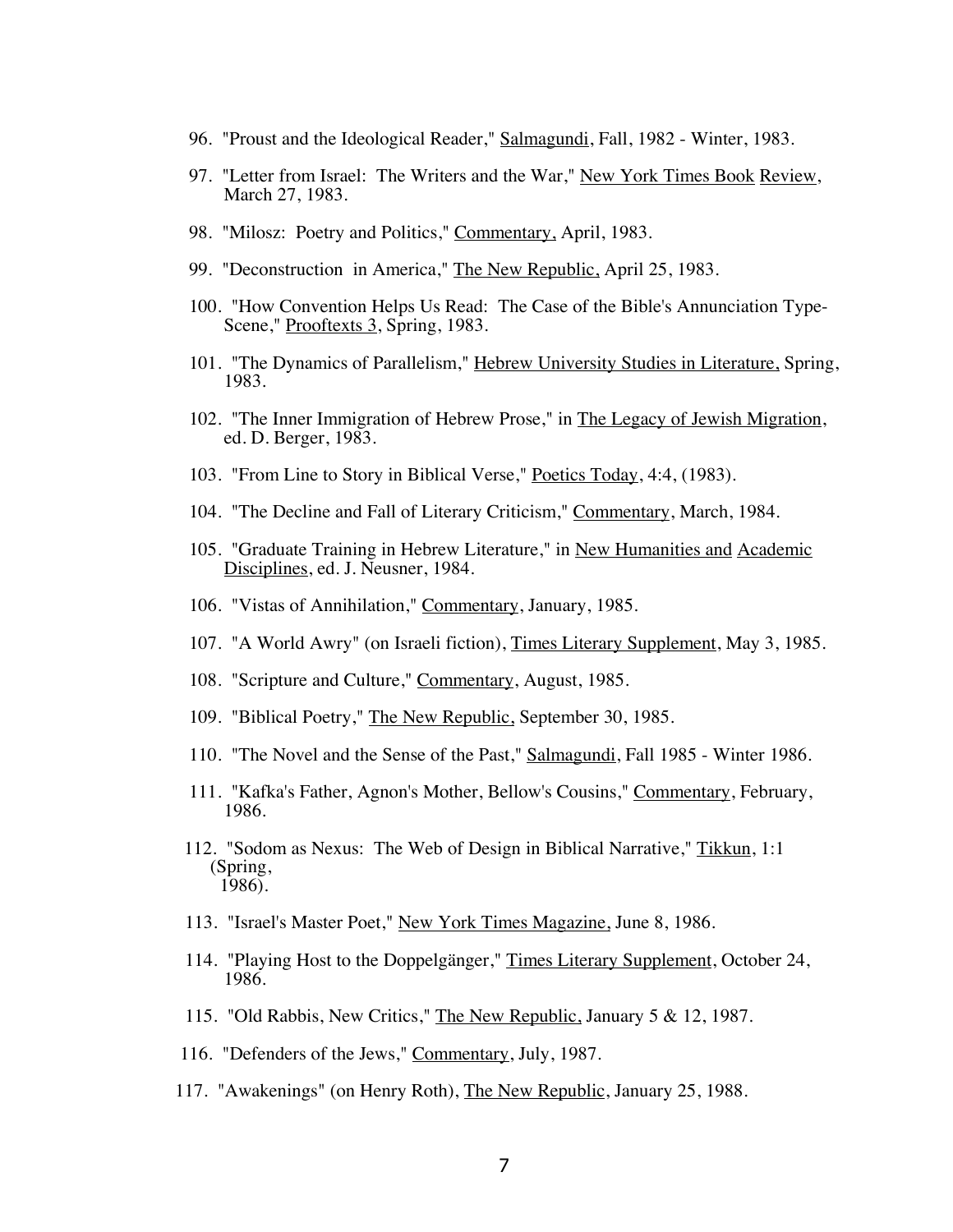- 118. "Inventing Hebrew Prose," Commentary, March, 1988.
- 119. "Language as Theme in the Book of Judges," pamphlet, The University of Cincinnati, 1988.
- 120. "Putting Together Biblical Narrative," pamphlet, The University of Arizona, 1988.
- 121. "What Was T. S. Eliot?" Commentary, March, 1989.
- 122. Foreword to The Window: Poems by Dahlia Ravikovitch, The Sheep Meadow Press, 1989.
- 123. "Jewish Mysticism in Dispute," Commentary, September, 1989.
- 124. Afterword to Shira, by S. Y. Agnon, Schocken Books, 1989.
- 125. "The Spirit and the Letters," The New Republic, December 18, 1989.
- 126. "Interpreting the Bible," Commentary, March 1990.
- 127. "Tyrants and Butterflies," The New Republic, October 15, 1990.
- 128. "Harold Bloom's J," Commentary, November 1990.
- 129. "Samson Without Folklore," in Text and Tradition, ed. Susan Diditch, 1990.
- 130. "The Revolt Against Tradition: Readers, Writers, and Critics," Partisan Review, Spring 1991.
- 131. "From Myth to Murder," The New Republic, May 20, 1991.
- 132. "The Israeli Novel and Post-World-War II Fiction," Tel Aviv Review 3, Summer 1991.
- 133. "Nabokov and Memory," Partisan Review, Fall 1991.
- 134. "Freud's Jewish Problem," Commentary, January, 1992.
- 135. "How Important Are the Dead Sea Scrolls?", Commentary, February, 1992.
- 136. "Enemies, A Love Story," The New Republic, November 30, 1992.
- 137. "Fogel and the Forging of a Hebrew Self," Prooftexts, January 1993.
- 138. "Autobiography as Alchemy in Pale Fire," Cycnos 10:1, 1993.
- 139. "Kafka as Kabbalist," Salmagundi, Spring 1993.
- 140. "Modernism and Nostalgia," Partisan Review, Summer, 1993.
- 141. "Who Is Shylock?", Commentary, July 1993.
- 142. "In Responsibilities Begin Dreams," The New Republic, November 1, 1993.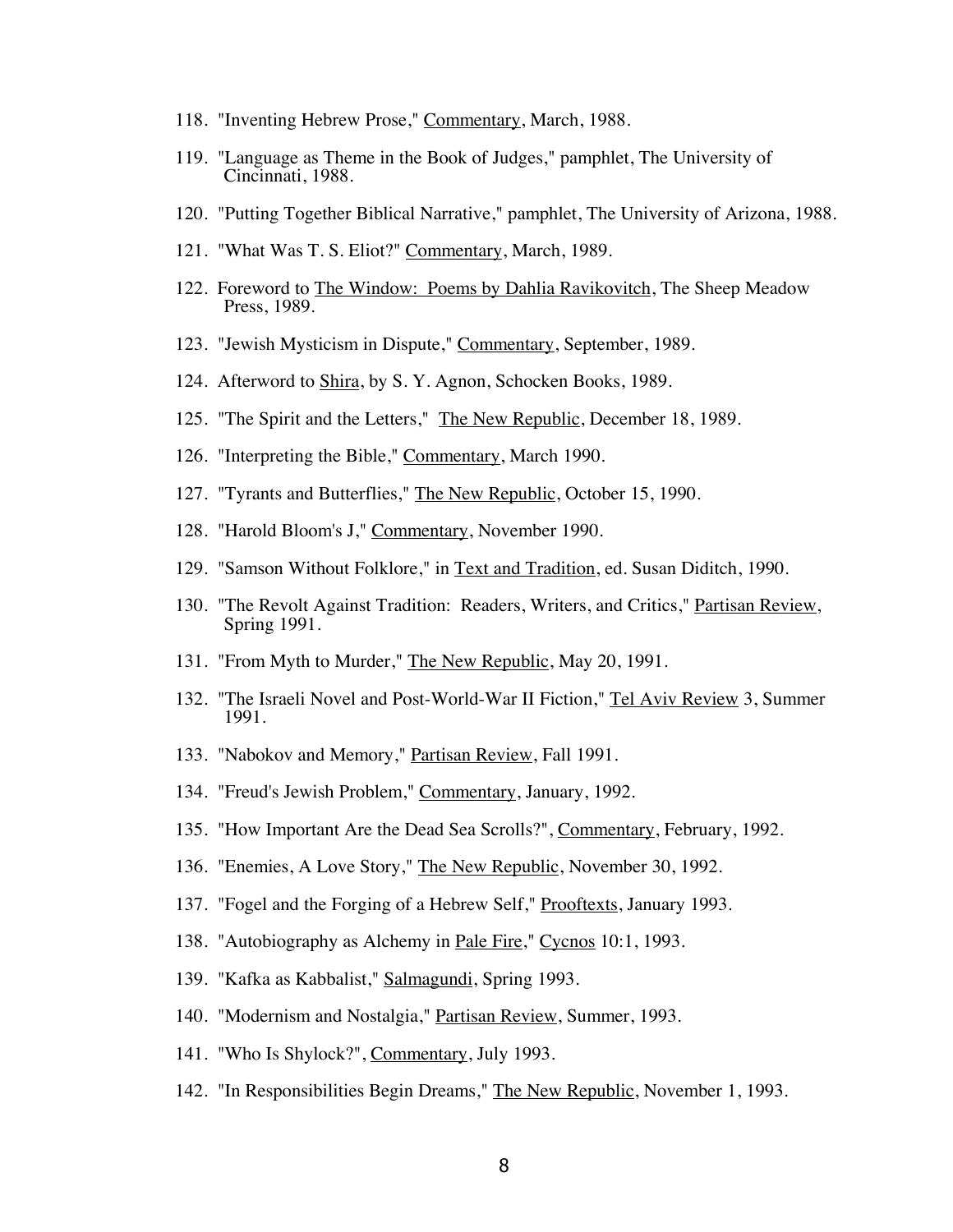- 143. "The Persistence of Reading," Partisan Review, Fall, 1993.
- 144. "Beauty and the Best," The New Republic, October 10, 1994.
- 145. "Scholem and Modernism," Poetics Today, Fall, 1994.
- 146. "Imagining History in the Bible," in History and...History Within the Human Sciences, ed. R. Cohen and M. Roth, University of Virginia Press, 1995.
- 147. Foreword, Major Trends in Jewish Mysticism, by Gershom Scholem, Schocken Books, 1995
- 148. Afterword, The Song of Songs, tr. Ariel and Chana Bloch, Random House, 1995.
- 149. "The Jewish Voice," Commentary, October, 1995.
- 150. "Stendhal, Fielding and the Fiction of Discrimination," Providence, Fall, 1995.
- 151. "Reading the Psalms," First Things, December, 1995.
- 152. "Reading Style in Dickens," Philosophy and Literature, April, 1996.
- 153. "Magic Realism in the Israeli Novel," Prooftexts, May, 1996
- 154. "Beyond King James," Commentary, September, 1996.
- 155. "James Joyce's Comic Messiah," The American Scholar, Summer, 1997.

156. "A Readiness to Be Surprised" (On the Literary Imagination), Times Literary Supplement, January 23, 1998.

157."The Double Canonicity of the Hebrew Bible," in Insider/Outsider, ed. D. Biale, M. Galchinsky, and S. Heschel, University of California Press, 1998.

158."The Old and the New" (On Kafka's The Castle), The New Republic, April 13, 1998.

159."The Poetic and Wisdom Books," in The Cambridge Companion to Biblical Interpretation, ed. John Barton, Cambridge University Press, 1998.

- 160."Joyce's Ulysses and the Common Reader," Modernism / Modernity, Fall 1998.
- 161. The David Story," Literary Imagination, Spring 1999.
- 162."A Question of Beginnings," Eighteenth-Century Fiction 12:2-3, January-April 2000.
- 163. "Franz Kafka: Wrestling with Scripture," The New England Review, Fall 2000.
- 164. "Saul Tchernikhovsky's *To the Sun* ," Literary Imagination, Spring 2001.
- 165."The Wilkomirski Affair" (a review-essay), The New Republic, April 30, 2001.
- 166."Northrop Frye entre archetype et typologie," Recherches de Science Religieuse,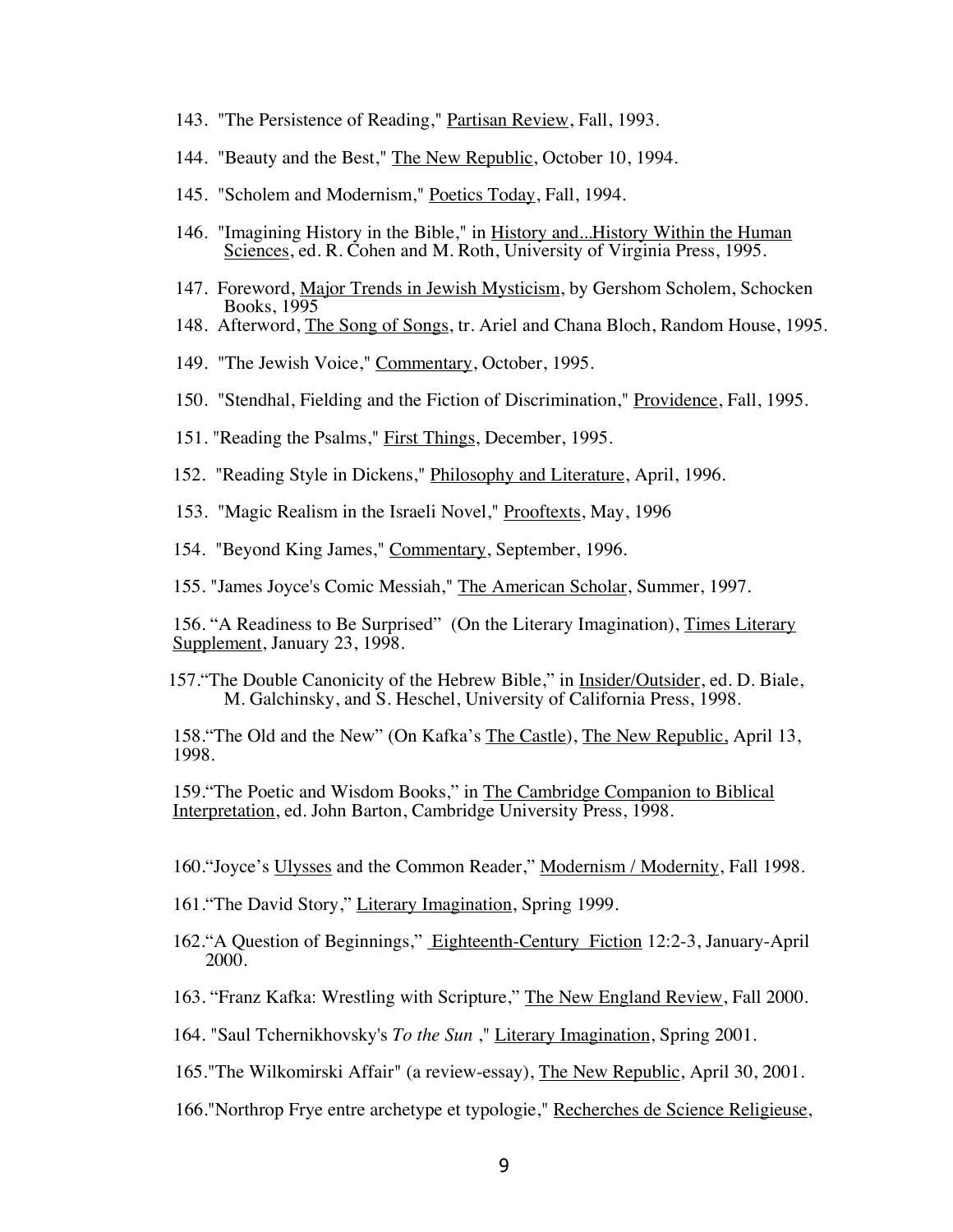July-September, 2001.

166.'The Song of Songs: An Ode to Intimacy," Bible Review, August 2002

167 ."Philip Roth's America," Profils américains 15 (Fall 2002)

168. "Scripture, Commentary, and the Challenge of Interpretation," Graven Images, 2002

169. "Translating from the Ancient: The Hebrew Bible," Literary Imagination 5:2 (Spring 2003)

170."Past Imperfect," The New Republic, December 27, 2004

171 "One Man's Kafka," The New Republic, April 25, 2005

172. "The Flow" (on the fiction of S. Yizhar), The New Republic, June 18, 2007

- 173."Jeanne's Way" (on Proust's mother), The New Republic, March 26, 2008
- 174. "Fielding's Legacy in Fiction," in Henry Fielding, ed. Claude Rawson, University of Delaware Press, 2008
- 175."Only Words to Play With," The New Republic, June 25, 2008

176."Only a Man" (on Yehuda Amichai), The New Republic, December 31, 2008

177. "Babel, Flaubert, and the Rapture of Perception," in The Enigma of Isaac Babel, ed. Gregory Frieden, University of Chicago Press, 2009

- 178. "Scripture Picture," The New Republic, October 21, 2009
- 179. "In the Name of the Mother" (on David Grossman), The New Republic, October 10, 2010
- 180."The Glories and the Glitches of the King James Bible," in The King James Bible After 400 Years, ed. Hamlin and Jones, Cambridge University Press, 2011.
- 181. "The Unity of the Jacob Story," in Ten Ways of Reading Genesis, ed. R. Hendel, Cambridge University Press, 2011.

182. "Yehuda Amichai: At Play in the Fields of Verse," Jewish Review of Books, Summer, 2011.

182. "The Freedom of the Café," The New Republic, June 30, 2011.

- 183. "Making It New" (on annotating the King James Bible), The New Republic, October 4, 2012
- 184."De Man as Fraud," The New Republic, April 5, 2014
- 185. The Great Genius of Jewish Literature" (on S.Y. Agnon), The New York Review of Books, April 6, 2017.